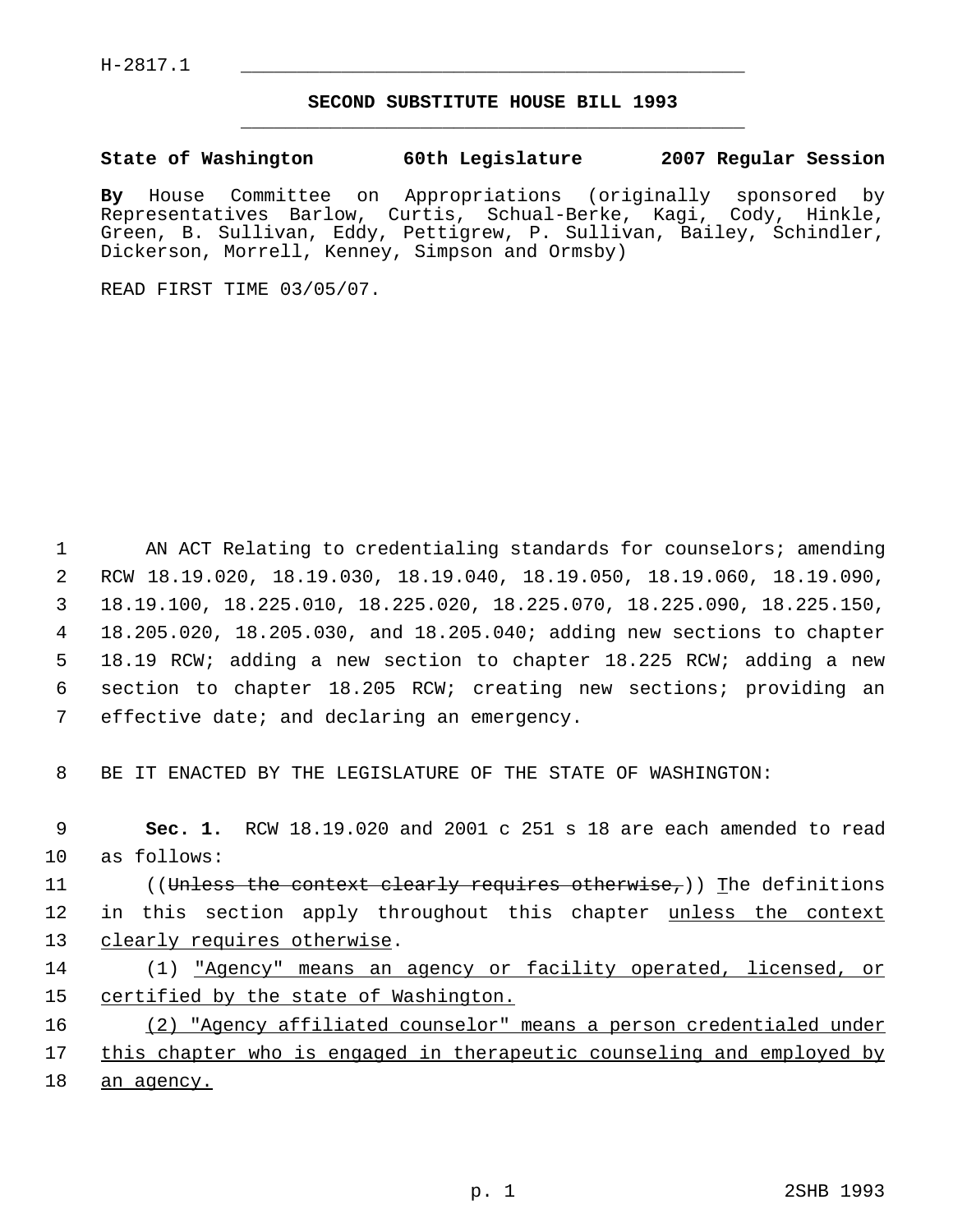(3) "Client" means an individual who receives or participates in counseling or group counseling.

 (((2) "Counseling" means employing any therapeutic techniques, including but not limited to social work, mental health counseling, marriage and family therapy, and hypnotherapy, for a fee that offer, assist or attempt to assist an individual or individuals in the amelioration or adjustment of mental, emotional, or behavioral problems, and includes therapeutic techniques to achieve sensitivity 9 and awareness of self and others and the development of human 10 potential. For the purposes of this chapter, nothing may be construed 11 to imply that the practice of hypnotherapy is necessarily limited to counseling.

 (3) "Counselor" means an individual, practitioner, therapist, or 14 analyst who engages in the practice of counseling to the public for a 15 fee, including for the purposes of this chapter, hypnotherapists.))

(4) "Department" means the department of health.

 (5) "Hypnotherapist" means a person registered under this chapter who is practicing hypnosis as a modality.

 (6) "Mental health adviser" means a person credentialed under this chapter who is engaged in therapeutic counseling under the direct supervision, as defined in RCW 18.19.090(3)(b), of a licensed mental health practitioner.

 (7) "Mental health practitioner" means a licensed mental health counselor, marriage and family therapist, independent clinical social worker and advanced social worker psychologist, psychiatrist, or psychiatric advanced registered nurse practitioner.

 (8) "Secretary" means the secretary of the department or the secretary's designee.

 (9) "Therapeutic counseling" means assisting a client or clients in the amelioration or adjustment of mental, emotional, and behavioral problems by employing a recognized theory of mental health treatment based on an understanding of human development, emotional disorders, 33 and well-being, and the use of recognized counseling techniques, including the use of self. Therapeutic counseling does not include: (a) Counseling done by vocational counselors related to employment,

 career development, or vocational rehabilitation; school counselors employed or contracted with a school or college who work to promote the academic career and personal and social development of students; peer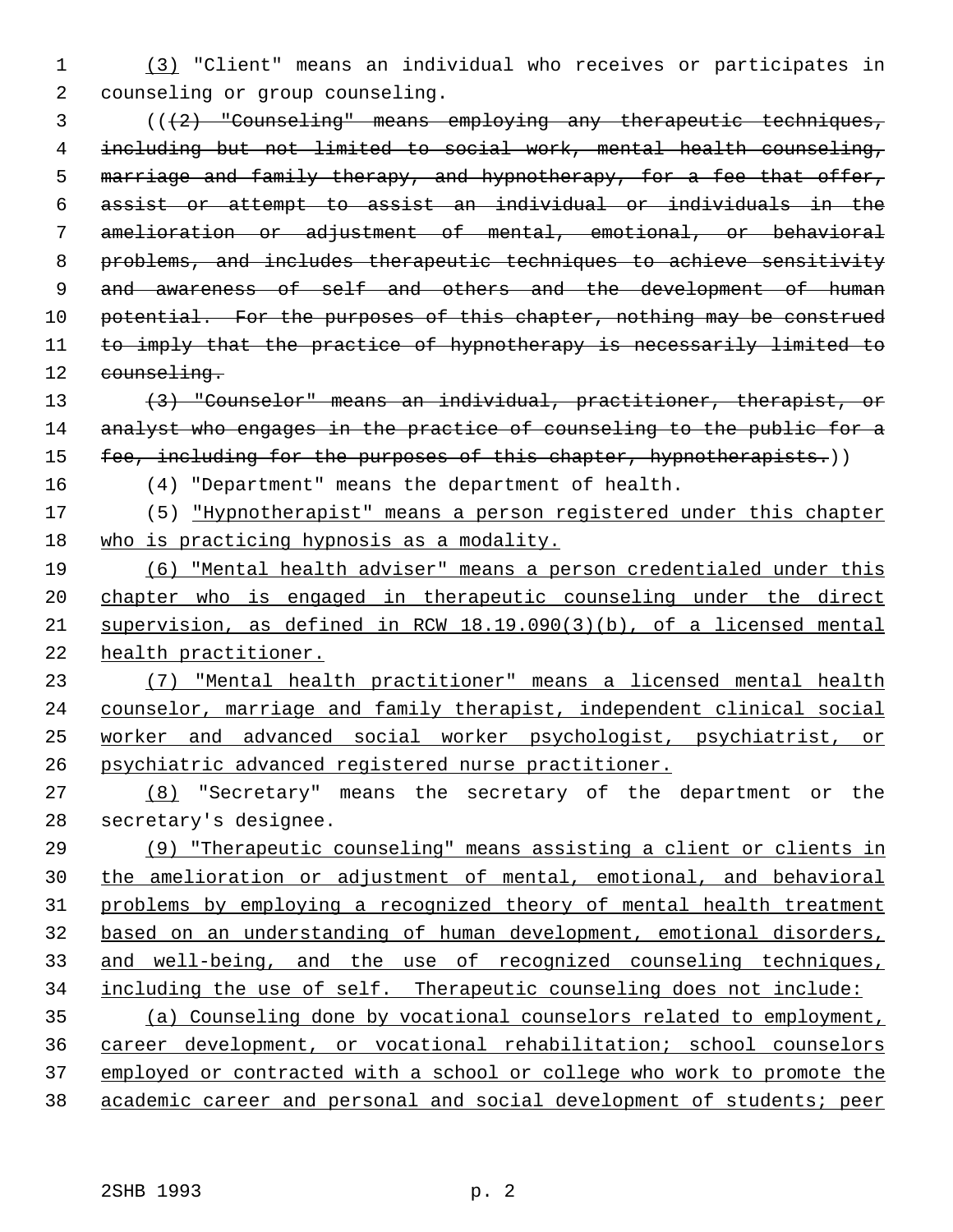counselors, peer counselor trainers, and student peer counselors who use their own experience to help people in similar situations; domestic 3 violence treatment providers; crime victim advocates; or camp counselors; or (b) Supportive services such as case management activities, human services, residential support, or administration of tests unless these services are provided in conjunction with therapeutic counseling. "Therapeutic counseling" does not imply proficiency in the practice or 9 competencies of licensed marriage and family therapy, mental health counselor, social work, chemical dependency professional, psychiatric

11 nurse practice, psychology, or psychiatry that are regulated under other laws.

 **Sec. 2.** RCW 18.19.030 and 2001 c 251 s 19 are each amended to read as follows:

15 ((No)) A person may <u>not</u>, ((for a fee or)) as a part of his or her 16 position as an employee of a state agency, practice therapeutic 17 counseling without being ((registered)) credentialed to practice as an agency affiliated counselor or mental health adviser by the department under this chapter unless exempt under RCW 18.19.040.

 NEW SECTION. **Sec. 3.** A new section is added to chapter 18.19 RCW to read as follows:

 A person may not, for a fee or as a part of his or her position as an employee of a state agency, practice hypnotherapy without being registered to practice as a hypnotherapist by the department under this chapter unless exempt under RCW 18.19.040.

 **Sec. 4.** RCW 18.19.040 and 2001 c 251 s 20 are each amended to read as follows:

Nothing in this chapter may be construed to prohibit or restrict:

 (1) The practice of a profession by a person who is either registered, certified, licensed, or similarly regulated under the laws of this state and who is performing services within the person's authorized scope of practice, including any attorney admitted to practice law in this state when providing counseling incidental to and in the course of providing legal counsel;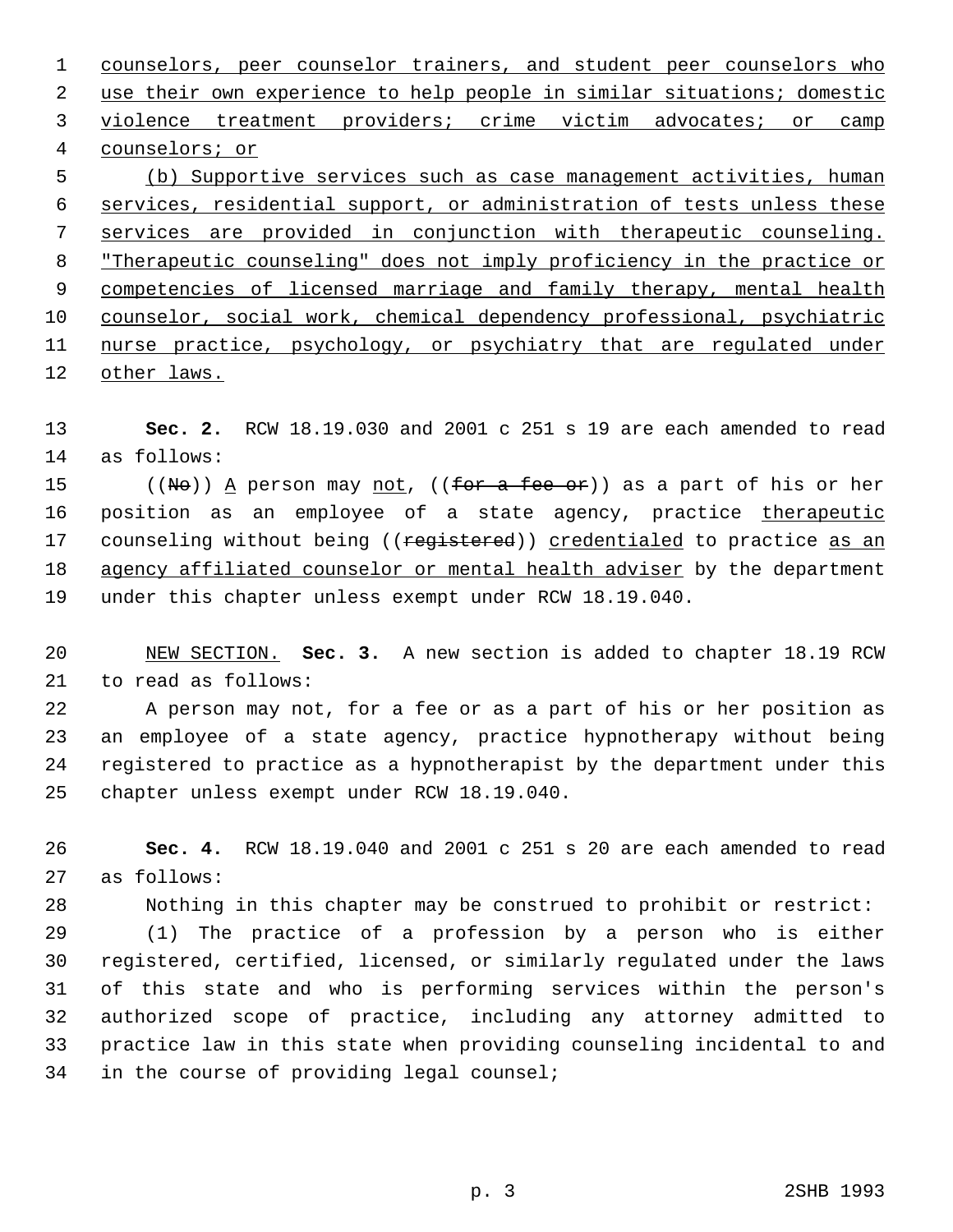1 (2) The practice of therapeutic counseling by an employee or trainee of any federal agency, or the practice of counseling by a student of a college or university, if the employee, trainee, or student is practicing solely under the supervision of and accountable to the agency, college, or university, through which he or she performs such functions as part of his or her position for no additional fee other than ordinary compensation;

8 (3) The practice of therapeutic counseling by a person ((without a 9 mandatory charge) for no compensation;

 (4) The practice of therapeutic counseling by persons offering services for public and private nonprofit organizations or charities 12 not primarily engaged in therapeutic counseling for a fee when approved 13 by the organizations or agencies for whom they render their services;

 (5) Evaluation, consultation, planning, policy-making, research, or related services conducted by social scientists for private corporations or public agencies;

17 (6) The practice of therapeutic counseling by a person under the auspices of a religious denomination, church, or organization, or the practice of religion itself;

20 (7) ((Counselors whose residency is not)) Mental health advisers who reside outside Washington state from providing up to ten days per quarter of training or workshops in the state, as long as they 23 ((don't)) do not hold themselves out to be ((registered)) credentialed in Washington state.

 **Sec. 5.** RCW 18.19.050 and 2001 c 251 s 21 are each amended to read as follows:

 (1) In addition to any other authority provided by law, the secretary has the following authority:

 (a) To adopt rules, in accordance with chapter 34.05 RCW, necessary to implement this chapter;

31 (b) To set all ((registration)) credential and renewal fees in accordance with RCW 43.70.250 and to collect and deposit all such fees in the health professions account established under RCW 43.70.320;

 (c) To establish forms and procedures necessary to administer this chapter;

 (d) To hire clerical, administrative, and investigative staff as 37 needed to implement this chapter; and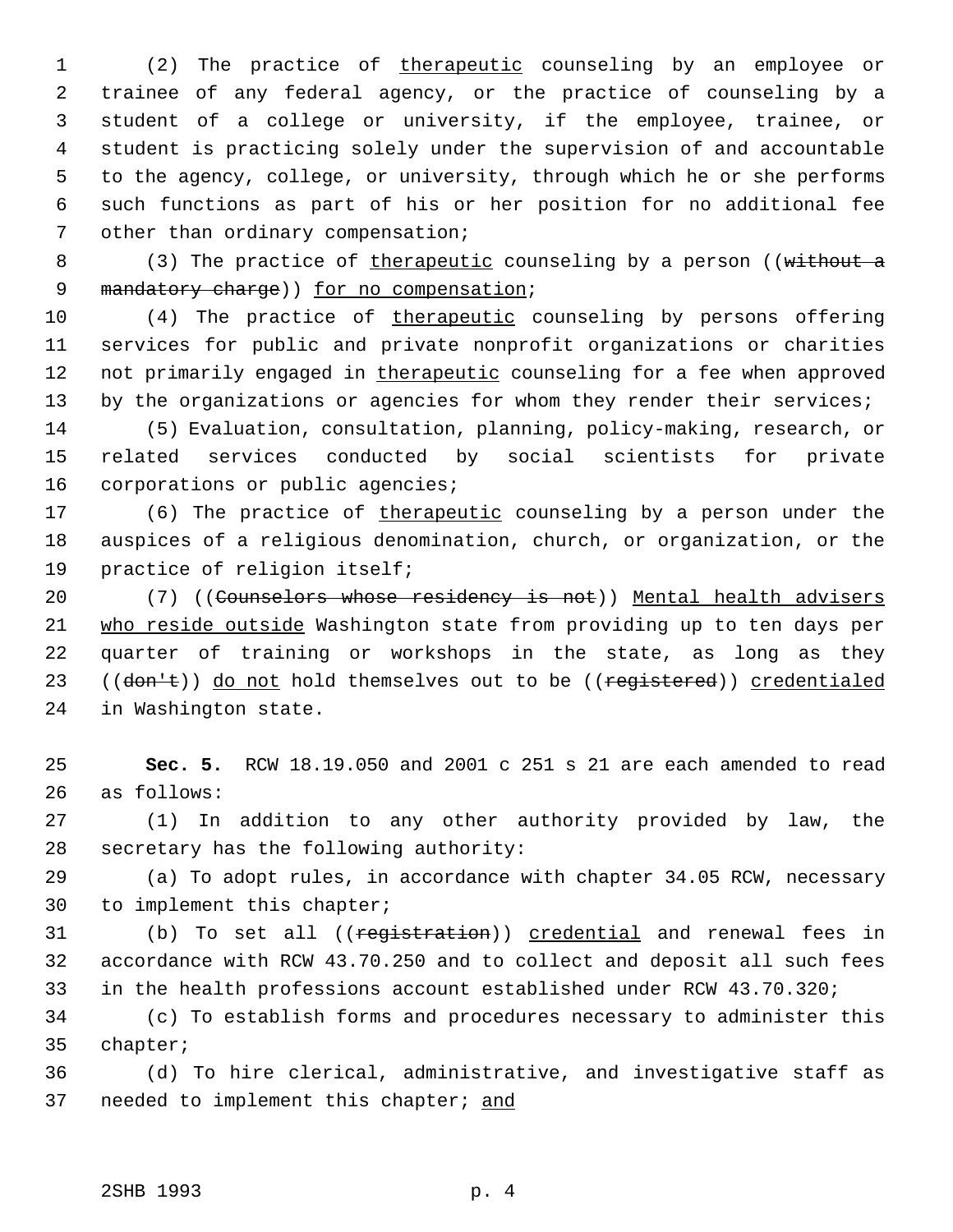1 (e) To issue a ((registration)) credential to any applicant who has 2 met the requirements ((for registration; and

 3 (f) To develop a dictionary of recognized professions and 4 occupations providing counseling services to the public included under 5 this chapter)) of this chapter.

 6 (2) The uniform disciplinary act, chapter 18.130 RCW, governs the 7 issuance and denial of ((registrations)) credentials and the discipline 8 of ((registrants)) persons credentialed under this chapter. The 9 secretary shall be the disciplining authority under this chapter. 10 ((The absence of educational or training requirements for counselors 11 registered under this chapter or the counselor's use of nontraditional 12 nonabusive therapeutic techniques shall not, in and of itself, give the 13 secretary authority to unilaterally determine the training and 14 competence or to define or restrict the scope of practice of such 15 individuals.))

16 (3) The department shall publish and disseminate information ( $(i+n)$ 17 order)) to educate the public about the responsibilities of therapeutic 18 counselors, the types of therapeutic counselors, and the rights and 19 responsibilities of clients established under this chapter. ((Solely 20 for the purposes of administering this education requirement,)) The 21 secretary ((shall)) may assess an additional fee for each application 22 and renewal( $\left(\frac{1}{f}\right)$  equal to five percent of the fee. The revenue collected 23 from the assessment fee may be appropriated by the legislature for the 24 department's use in educating consumers pursuant to this section. The 25 authority to charge the assessment fee shall terminate on June 30, 26 1994)) to fund public education efforts under this section.

 (4) The department may seek the advice and consultation of the mental health counselors, marriage and family therapists, and social workers advisory committee established under RCW 18.225.060 as necessary for the administration of the professions established in this 31 chapter.

32 **Sec. 6.** RCW 18.19.060 and 2001 c 251 s 22 are each amended to read 33 as follows:

34 Persons ((registered)) credentialed under this chapter shall provide clients at the commencement of any program of treatment with accurate disclosure information concerning their practice, in accordance with guidelines developed by the department, that will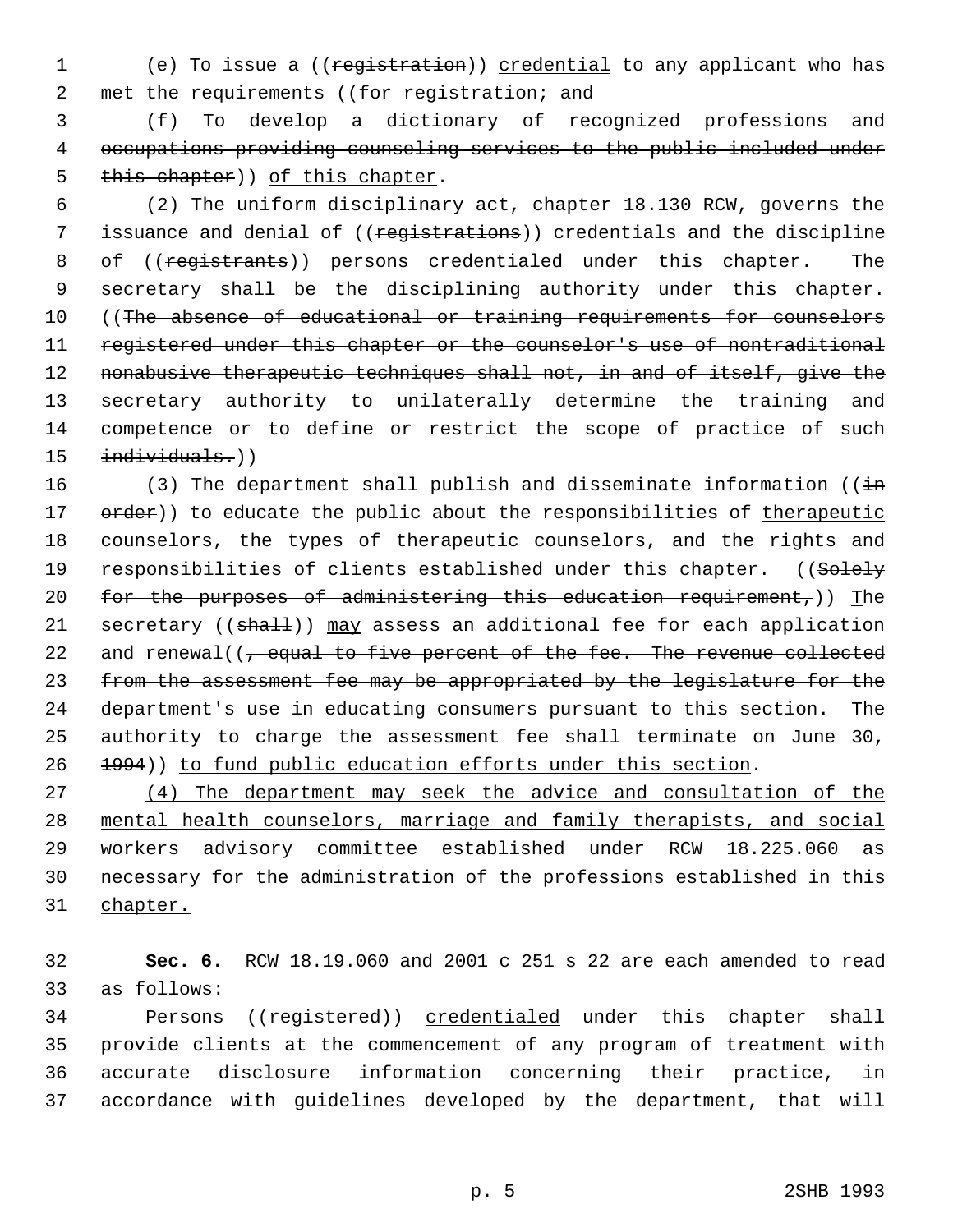inform clients of the purposes of and resources available under this chapter, including the right of clients to refuse treatment, the responsibility of clients for choosing the provider and treatment modality which best suits their needs, and the extent of confidentiality provided by this chapter, the department, another agency, or other jurisdiction. The disclosure statement must inform the client that the mental health adviser is under the supervision of 8 a licensed mental health practitioner. The disclosure information 9 provided by the ((counselor)) credential holder, the receipt of which 10 shall be acknowledged in writing by the ((counselor)) credential holder and client, shall include any relevant education and training, the therapeutic orientation of the practice, the proposed course of 13 treatment where known, any financial requirements, referral resources, and such other information as the department may require by rule. The disclosure statement must inform the client of any disciplinary action 16 taken against the credential holder by the department, other agency, or 17 other jurisdiction. The disclosure information shall also include a 18 statement that ((registration of an individual)) a credential issued under this chapter does not include a recognition of any practice standards, nor necessarily imply the effectiveness of any treatment. The client is not liable for any fees or charges for services rendered prior to receipt of the disclosure statement.

 **Sec. 7.** RCW 18.19.090 and 1991 c 3 s 24 are each amended to read as follows:

 ((The secretary shall issue a registration to any applicant who 26 submits, on forms provided by the secretary, the applicant's name, 27 address, occupational title, name and location of business, and other information as determined by the secretary, including information 29 necessary to determine whether there are grounds for denial of registration or issuance of a conditional registration under this chapter or chapter 18.130 RCW.

 Applicants)) (1) Applications for ((registration shall register as counselors or may register as hypnotherapists if employing hypnosis as a modality. Applicants shall, in addition, provide in their titles a description of their therapeutic orientation, discipline, theory, or technique. Each applicant shall pay a fee determined by the secretary 37 as provided in RCW 43.70.250, which shall accompany the application.))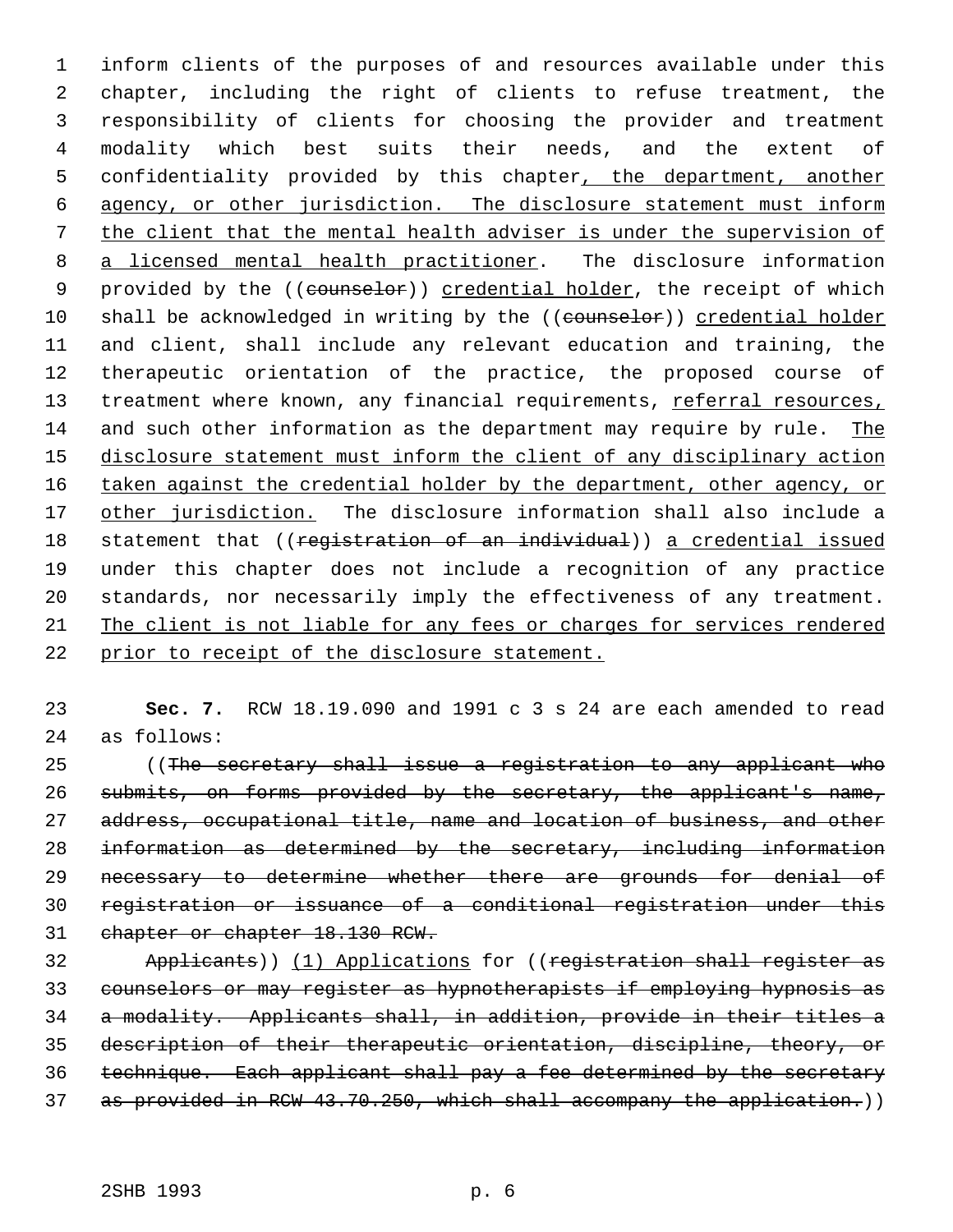credential as agency affiliated counselors, mental health advisers, or hypnotherapists must be made on forms approved by the secretary. The secretary may require information necessary to determine whether applicants meet the qualifications for the credential and whether there are any grounds for denial or issuance of a conditional credential under this chapter or chapter 18.130 RCW. An application for a credential as an agency affiliated counselor or mental health adviser shall include a description of their therapeutic orientation, 9 discipline, theory, or technique to the department.

 (2) Applicants for registration as agency affiliated counselors must provide satisfactory documentation that they are employed by an agency or have an offer of employment from an agency.

 (3) Applicants for credential as mental health advisers are required to:

 (a) Have a baccalaureate degree in social work, mental health counseling, psychology, or some other field from an accredited college or university; and

 (b) Have a written supervision agreement with a licensed mental health practitioner. The department must develop rules defining 20 supervisory requirements and a model supervision agreement. After January 1, 2009, the practice of mental health advisers is limited to group practice settings as defined by the secretary. Provided that, persons obtaining the mental health adviser credential who will be practicing solely under the provisions of chapter 18.155 RCW are exempt from the supervision and practice setting requirements of this subsection.

 (4) Each applicant shall include payment of the fee determined by the secretary as provided in RCW 43.70.250.

 NEW SECTION. **Sec. 8.** A new section is added to chapter 18.19 RCW to read as follows:

 Agency affiliated counselors shall notify the department if they are either no longer employed by the agency identified on their application or are now employed with another agency, or both. Agency affiliated counselors may not engage in the practice of therapeutic counseling unless they are currently affiliated with an agency.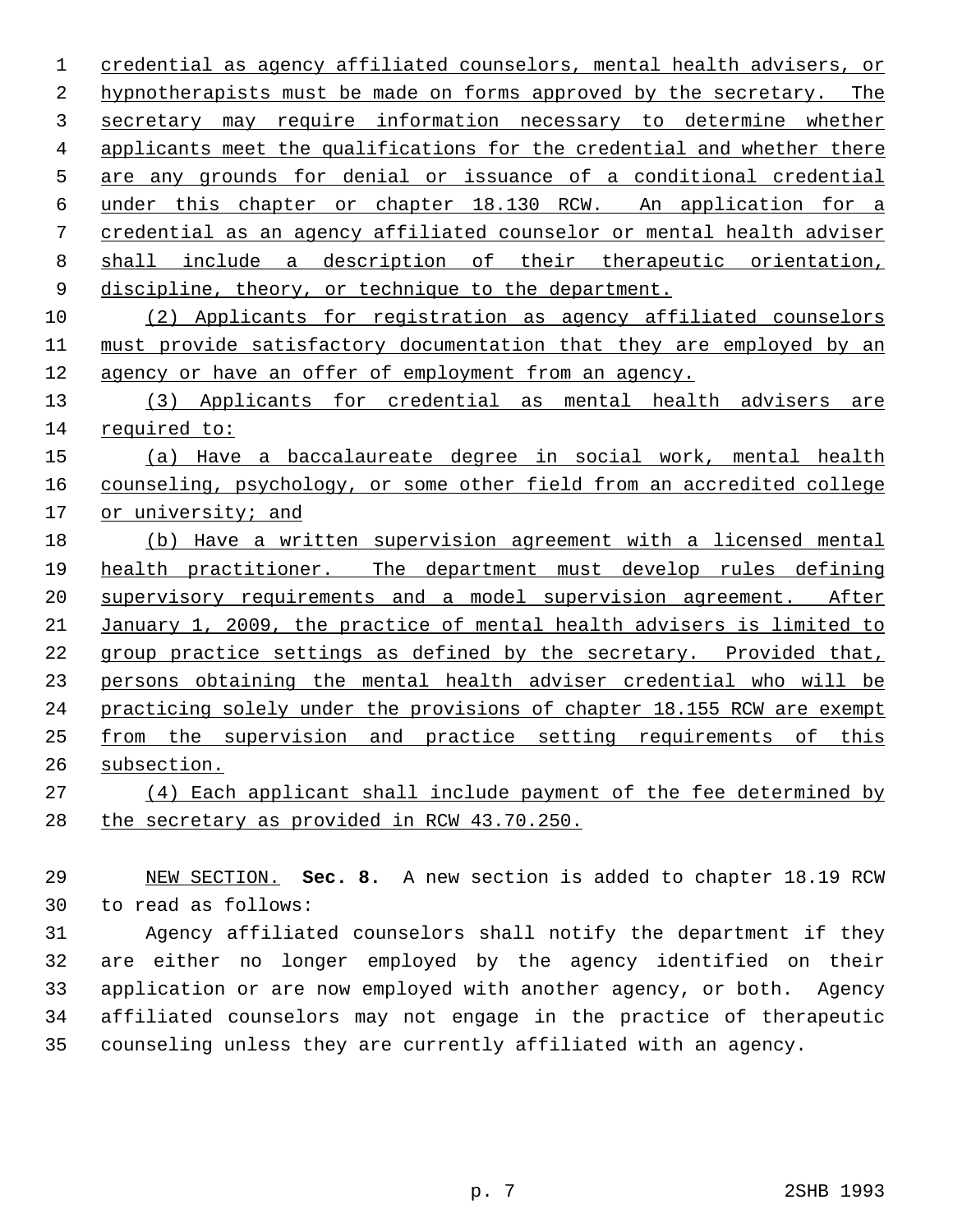**Sec. 9.** RCW 18.19.100 and 1996 c 191 s 5 are each amended to read as follows:

 The secretary shall establish administrative procedures, 4 administrative requirements, and fees for renewal of ((registrations)) 5 credentials as provided in RCW 43.70.250 and 43.70.280. The secretary may establish continuing education requirements for renewal of credentials.

 **Sec. 10.** RCW 18.225.010 and 2001 c 251 s 1 are each amended to read as follows:

10 ((Unless the context clearly requires otherwise,)) The definitions 11 in this section apply throughout this chapter unless the context 12 clearly requires otherwise.

 (1) "Advanced social work" means the application of social work theory and methods including emotional and biopsychosocial assessment, psychotherapy under the supervision of a licensed independent clinical social worker, case management, consultation, advocacy, counseling, and community organization.

 (2) "Applicant" means a person who completes the required application, pays the required fee, is at least eighteen years of age, and meets any background check requirements and uniform disciplinary act requirements.

 (3) "Associate" means a person with a master's degree in a mental health field as described in RCW 18.225.090 who is gaining the supervision and supervised experience necessary to become a licensed independent clinical social worker, a licensed advanced social worker, 26 a licensed mental health counselor, or a licensed marriage and family 27 therapist.

 (4) "Committee" means the Washington state mental health counselors, marriage and family therapists, and social workers advisory committee.

31  $((4+))$  (5) "Department" means the department of health.

32  $((\overline{5}))$  (6) "Disciplining authority" means the department.

33 ( $((+6))$  (7) "Independent clinical social work" means the diagnosis and treatment of emotional and mental disorders based on knowledge of human development, the causation and treatment of psychopathology, psychotherapeutic treatment practices, and social work practice as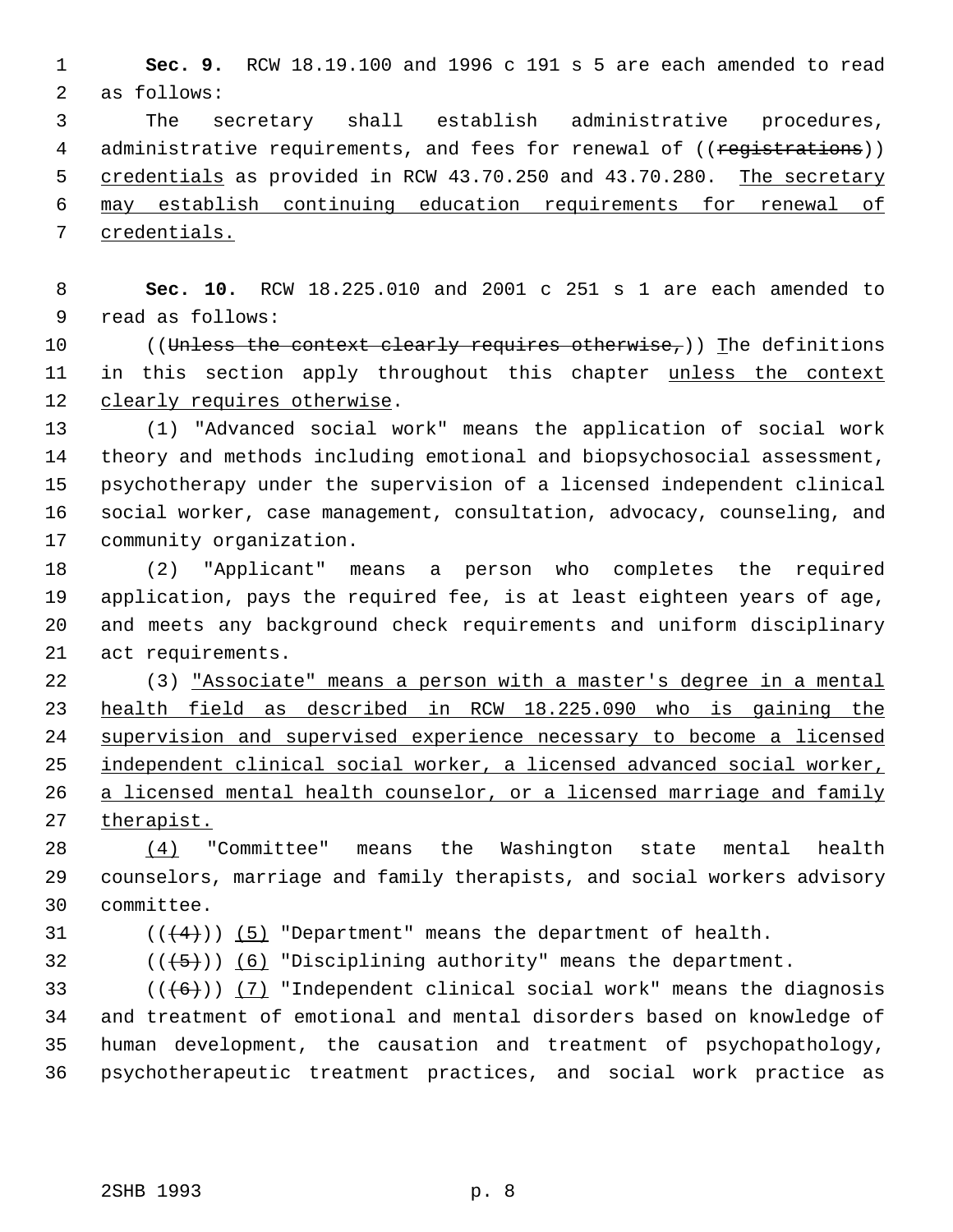defined in advanced social work. Treatment modalities include but are not limited to diagnosis and treatment of individuals, couples, families, groups, or organizations.

 (( $\{7\}$ )) <u>(8)</u> "Marriage and family therapy" means the diagnosis and treatment of mental and emotional disorders, whether cognitive, affective, or behavioral, within the context of relationships, including marriage and family systems. Marriage and family therapy involves the professional application of psychotherapeutic and family systems theories and techniques in the delivery of services to individuals, couples, and families for the purpose of treating such diagnosed nervous and mental disorders. The practice of marriage and family therapy means the rendering of professional marriage and family therapy services to individuals, couples, and families, singly or in groups, whether such services are offered directly to the general public or through organizations, either public or private, for a fee, monetary or otherwise.

 $((+8))$  (9) "Mental health counseling" means the application of principles of human development, learning theory, psychotherapy, group dynamics, and etiology of mental illness and dysfunctional behavior to individuals, couples, families, groups, and organizations, for the purpose of treatment of mental disorders and promoting optimal mental health and functionality. Mental health counseling also includes, but is not limited to, the assessment, diagnosis, and treatment of mental and emotional disorders, as well as the application of a wellness model of mental health.

 $((+9))$   $(10)$  "Secretary" means the secretary of health or the secretary's designee.

 **Sec. 11.** RCW 18.225.020 and 2001 c 251 s 2 are each amended to read as follows:

 A person must not represent himself or herself as a licensed 31 advanced social worker, a licensed independent clinical social worker, 32  $a$  licensed mental health counselor, (( $\Theta$ r))  $a$  licensed marriage and 33 family therapist, a licensed social work associate - advanced, a 34 licensed social work associate - independent clinical, a licensed mental health counselor associate, or a licensed marriage and family 36 therapist associate, without being licensed by the department.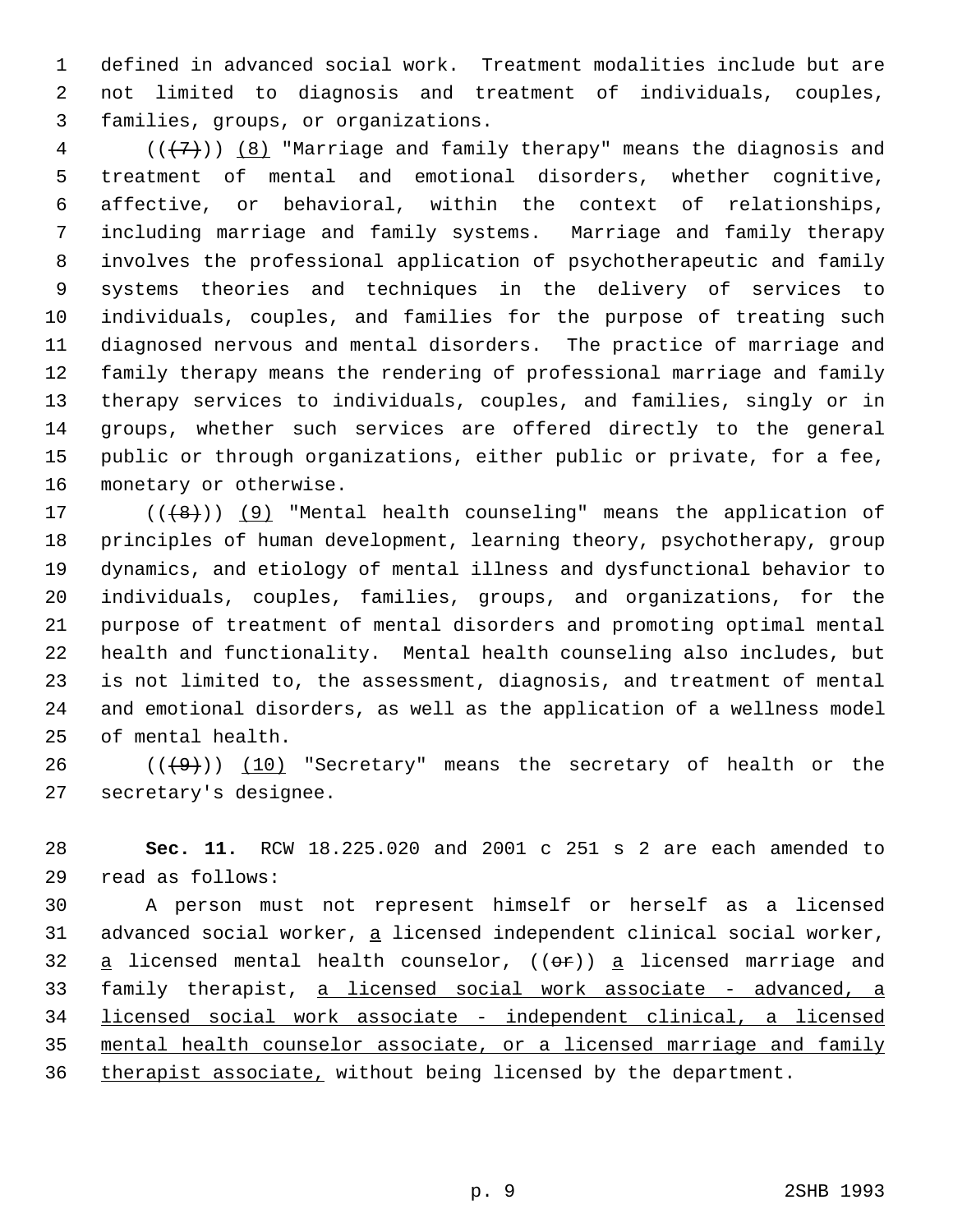NEW SECTION. **Sec. 12.** A new section is added to chapter 18.225 RCW to read as follows:

 (1) The secretary shall issue an associate license to any applicant who demonstrates to the satisfaction of the secretary that the applicant meets the following requirements for the applicant's practice area and submits a declaration that the applicant is working toward full licensure in that category:

 (a) Licensed social worker - advanced or licensed social worker - clinical: Graduation from a master's or doctorate social work educational program accredited by the council on social work education and approved by the secretary based upon nationally recognized standards;

 (b) Licensed mental health counselor: Graduation from a master's or doctoral level educational program in mental health counseling or a related discipline from a college or university approved by the 16 secretary based upon nationally recognized standards;

 (c) Licensed marriage and family therapist: Graduation from a master's degree or doctoral degree educational program in marriage and family therapy or graduation from an educational program in an allied field equivalent to a master's degree or doctoral degree in marriage and family therapy approved by the secretary based upon nationally recognized standards.

 (2) Associates may not provide independent social work, mental health counseling, or marriage and family therapy for a fee, monetary or otherwise. Associates must work under the supervision of an approved supervisor.

 (3) Associates shall provide each client or patient, during the first professional contact, with a disclosure form according to RCW 18.225.100, disclosing that he or she is an associate under the supervision of an approved supervisor.

 (4) The department shall establish by rule what constitutes adequate proof of compliance with the requirements of this section.

 (5) Applicants are subject to the denial of a license or issuance of a conditional license for the reasons set forth in chapter 18.130 RCW.

(6) An associate license may be renewed no more than four times.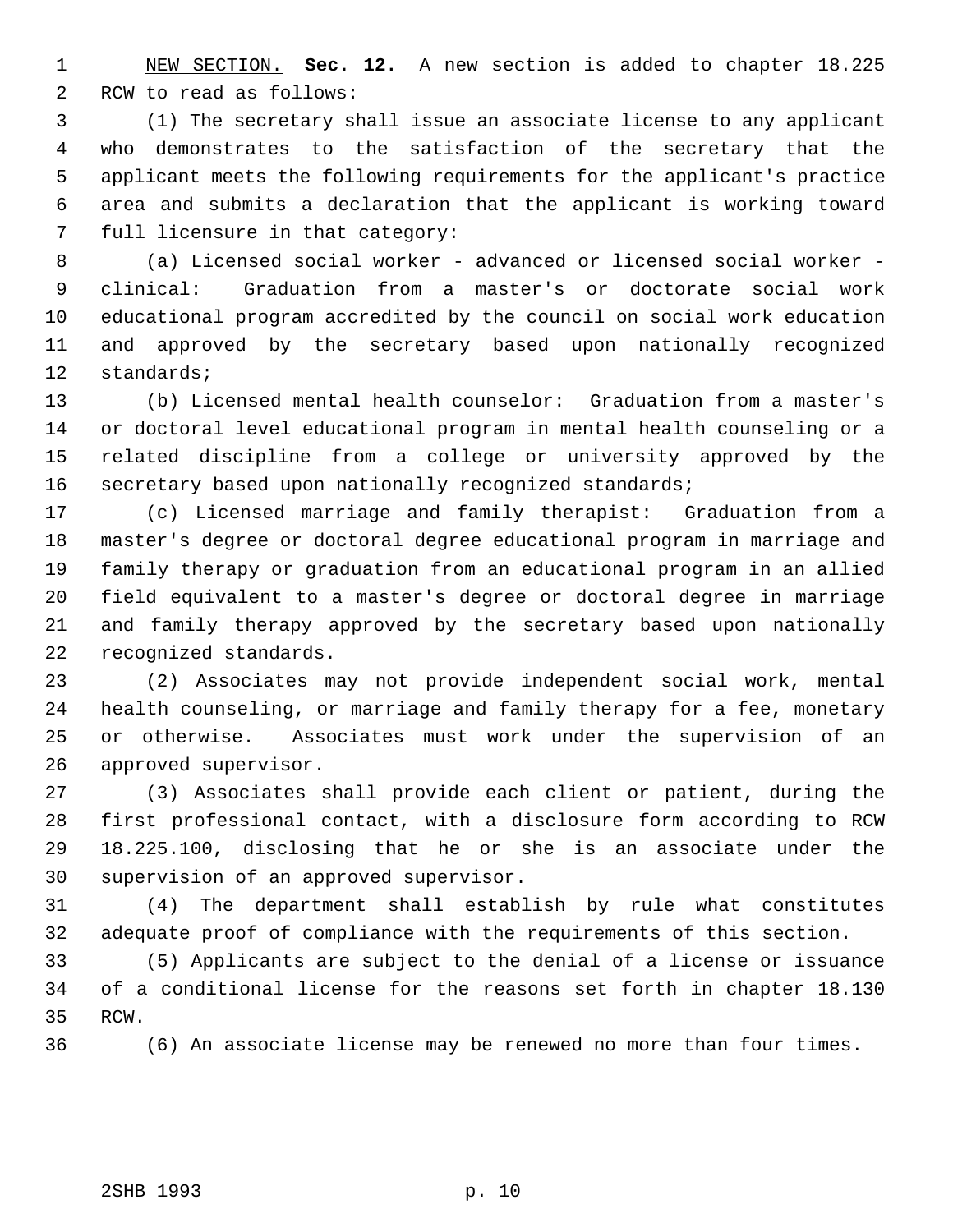**Sec. 13.** RCW 18.225.070 and 2001 c 251 s 7 are each amended to read as follows:

 The department of health may seek the advice and assistance of the advisory committee in administering this chapter, including, but not limited to:

 (1) Advice and recommendations regarding the establishment or implementation of rules related to the administration of this chapter;

 (2) Advice, recommendations, and consultation regarding case disposition guidelines and priorities related to unprofessional conduct cases regarding licensed mental health counselors, licensed clinical social workers, licensed advanced social workers, ((and)) licensed 12 marriage and family therapists, and associates;

 (3) Assistance and consultation of individual committee members as needed in the review, analysis, and disposition of reports of unprofessional conduct and consumer complaints;

 (4) Assistance and recommendations to enhance consumer education; ((and))

 (5) Assistance and recommendations regarding any continuing education and continuing competency programs administered under the 20 provisions of ((the [this])) this chapter; and

 (6) Advice and assistance regarding the establishment or implementation of rules related to agency-affiliated counselors and mental health advisers credentialed under chapter 18.19 RCW.

 **Sec. 14.** RCW 18.225.090 and 2006 c 69 s 1 are each amended to read as follows:

 (1) The secretary shall issue a license to any applicant who demonstrates to the satisfaction of the secretary that the applicant meets the following education and experience requirements for the applicant's practice area.

(a) Licensed social work classifications:

(i) Licensed advanced social worker:

 (A) Graduation from a master's or doctorate social work educational program accredited by the council on social work education and approved 34 by the secretary based upon nationally recognized standards;

(B) Successful completion of an approved examination;

 (C) Successful completion of a supervised experience requirement. The experience requirement consists of a minimum of three thousand two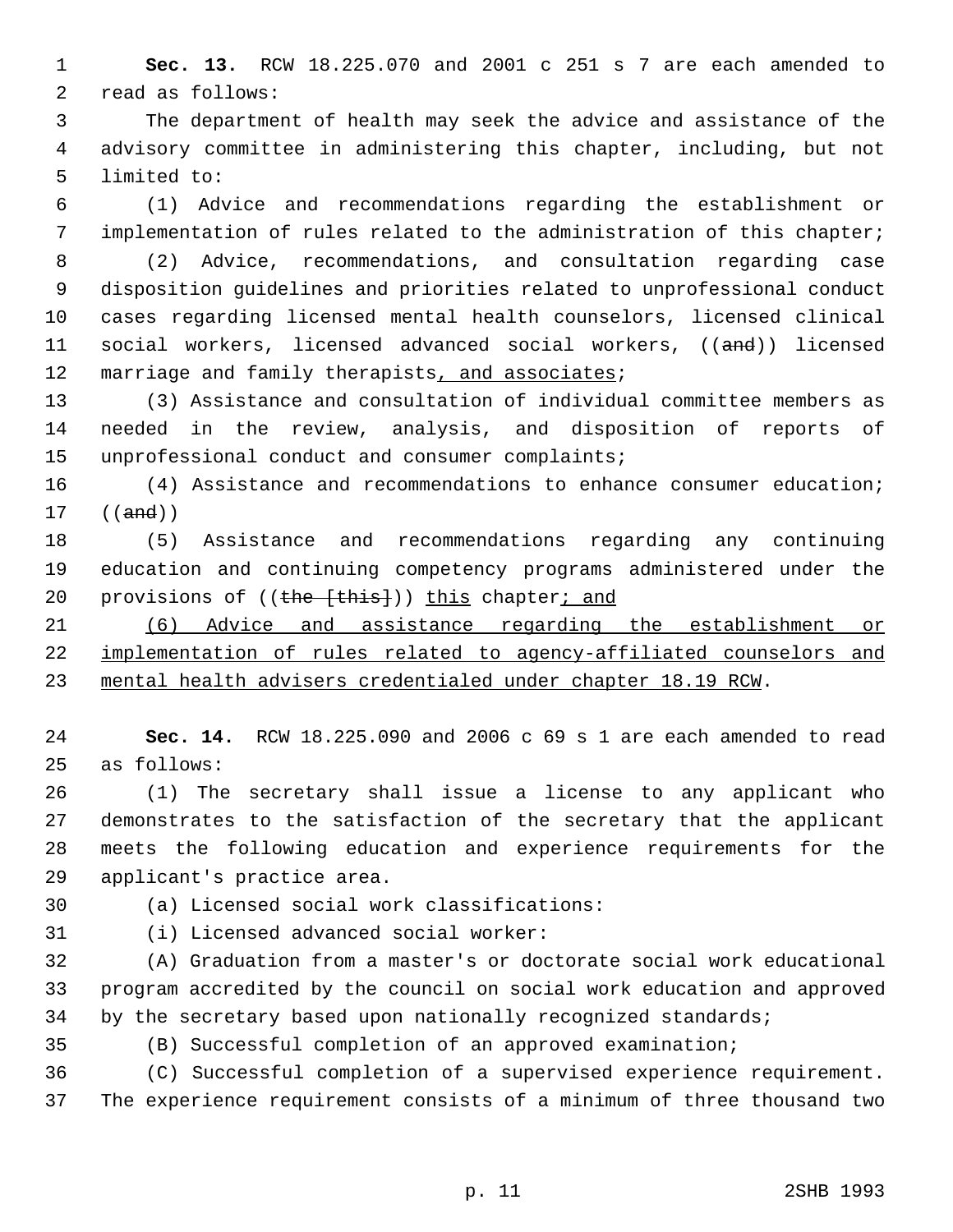hundred hours with ninety hours of supervision by a licensed independent clinical social worker or a licensed advanced social worker who has been licensed or certified for at least two years. Of those hours, fifty hours must include direct supervision by a licensed advanced social worker or licensed independent clinical social worker; the other forty hours may be with an equally qualified licensed mental health practitioner. Forty hours must be in one-to-one supervision and fifty hours may be in one-to-one supervision or group supervision. Distance supervision is limited to forty supervision hours. Eight 10 hundred hours must be in direct client contact; and

 (D) Successful completion of continuing education requirements of thirty-six hours, with six in professional ethics.

(ii) Licensed independent clinical social worker:

 (A) Graduation from a master's or doctorate level social work educational program accredited by the council on social work education and approved by the secretary based upon nationally recognized standards;

## (B) Successful completion of an approved examination;

 (C) Successful completion of a supervised experience requirement. The experience requirement consists of a minimum of four thousand hours of experience, of which one thousand hours must be direct client contact, over a three-year period supervised by a licensed independent clinical social worker who has been licensed or certified for at least five years and who has had at least one year of experience in supervising the clinical social work practice of others, with supervision of at least one hundred thirty hours by a licensed mental health practitioner. Of the total supervision, seventy hours must be with an independent clinical social worker meeting the qualifications 29 under this subsection  $(1)(a)(ii)(C)$ ; the other sixty hours may be with an equally qualified licensed mental health practitioner. Sixty hours must be in one-to-one supervision and seventy hours may be in one-to- one supervision or group supervision. Distance supervision is limited to sixty supervision hours; and

 (D) Successful completion of continuing education requirements of thirty-six hours, with six in professional ethics.

(b) Licensed mental health counselor:

(i) Graduation from a master's or doctoral level educational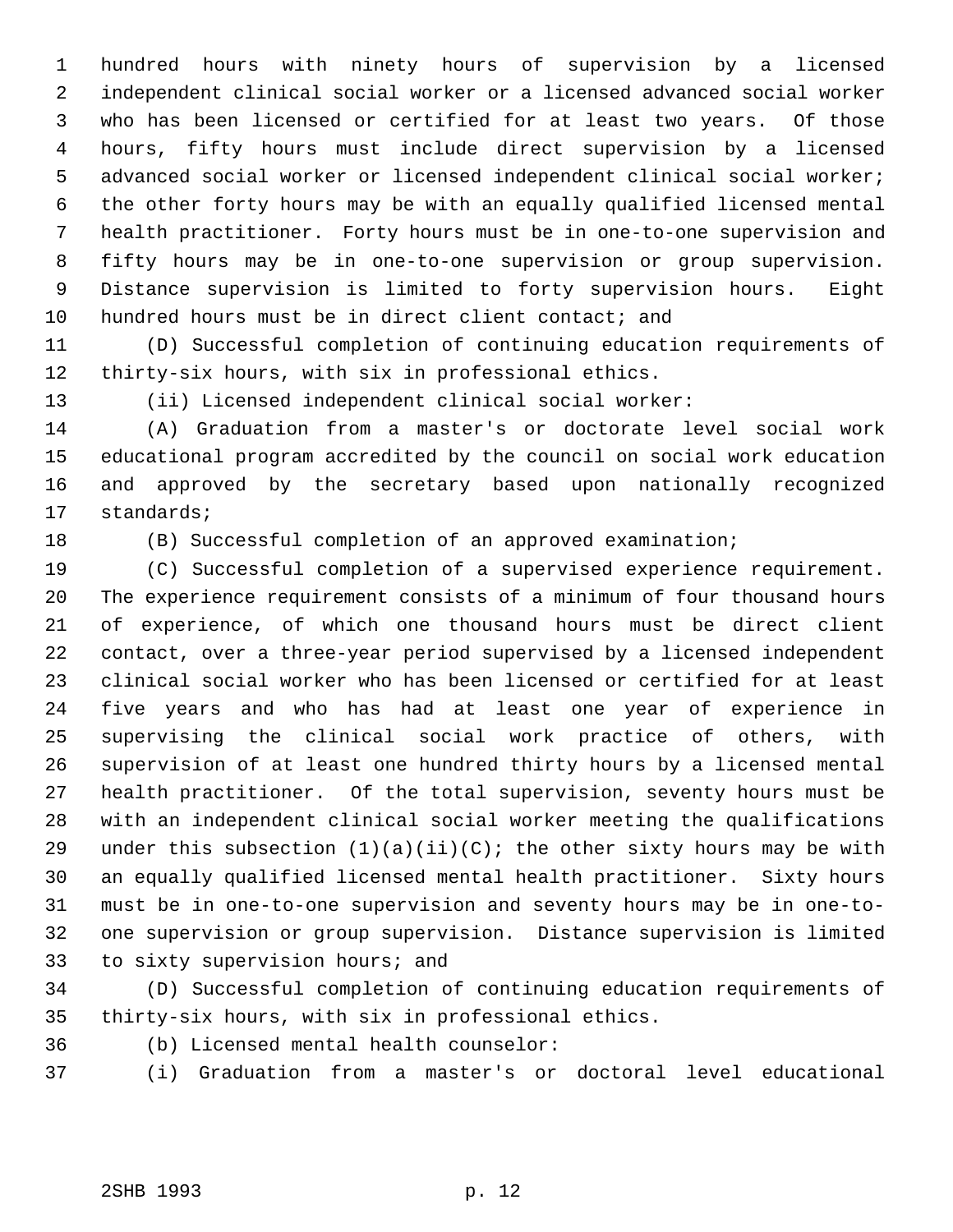program in mental health counseling or a related discipline from a college or university approved by the secretary based upon nationally recognized standards;

(ii) Successful completion of an approved examination;

 (iii) Successful completion of a supervised experience requirement. The experience requirement consists of a minimum of thirty-six months full-time counseling or three thousand hours of postgraduate mental health counseling under the supervision of a qualified licensed mental health counselor or equally qualified licensed mental health practitioner, in an approved setting. The three thousand hours of required experience includes a minimum of one hundred hours spent in immediate supervision with the qualified licensed mental health counselor, and includes a minimum of one thousand two hundred hours of direct counseling with individuals, couples, families, or groups; and

 (iv) Successful completion of continuing education requirements of thirty-six hours, with six in professional ethics.

(c) Licensed marriage and family therapist:

 (i) Graduation from a master's degree or doctoral degree educational program in marriage and family therapy or graduation from an educational program in an allied field equivalent to a master's degree or doctoral degree in marriage and family therapy approved by 22 the secretary based upon nationally recognized standards;

(ii) Successful passage of an approved examination;

 (iii) Successful completion of a supervised experience requirement. The experience requirement consists of a minimum of two calendar years of full-time marriage and family therapy. Of the total supervision, one hundred hours must be with a licensed marriage and family therapist with at least five years' clinical experience; the other one hundred hours may be with an equally qualified licensed mental health practitioner. Total experience requirements include:

 (A) A minimum of three thousand hours of experience, one thousand hours of which must be direct client contact; at least five hundred hours must be gained in diagnosing and treating couples and families; plus

 (B) At least two hundred hours of qualified supervision with a supervisor. At least one hundred of the two hundred hours must be one- on-one supervision, and the remaining hours may be in one-on-one or group supervision.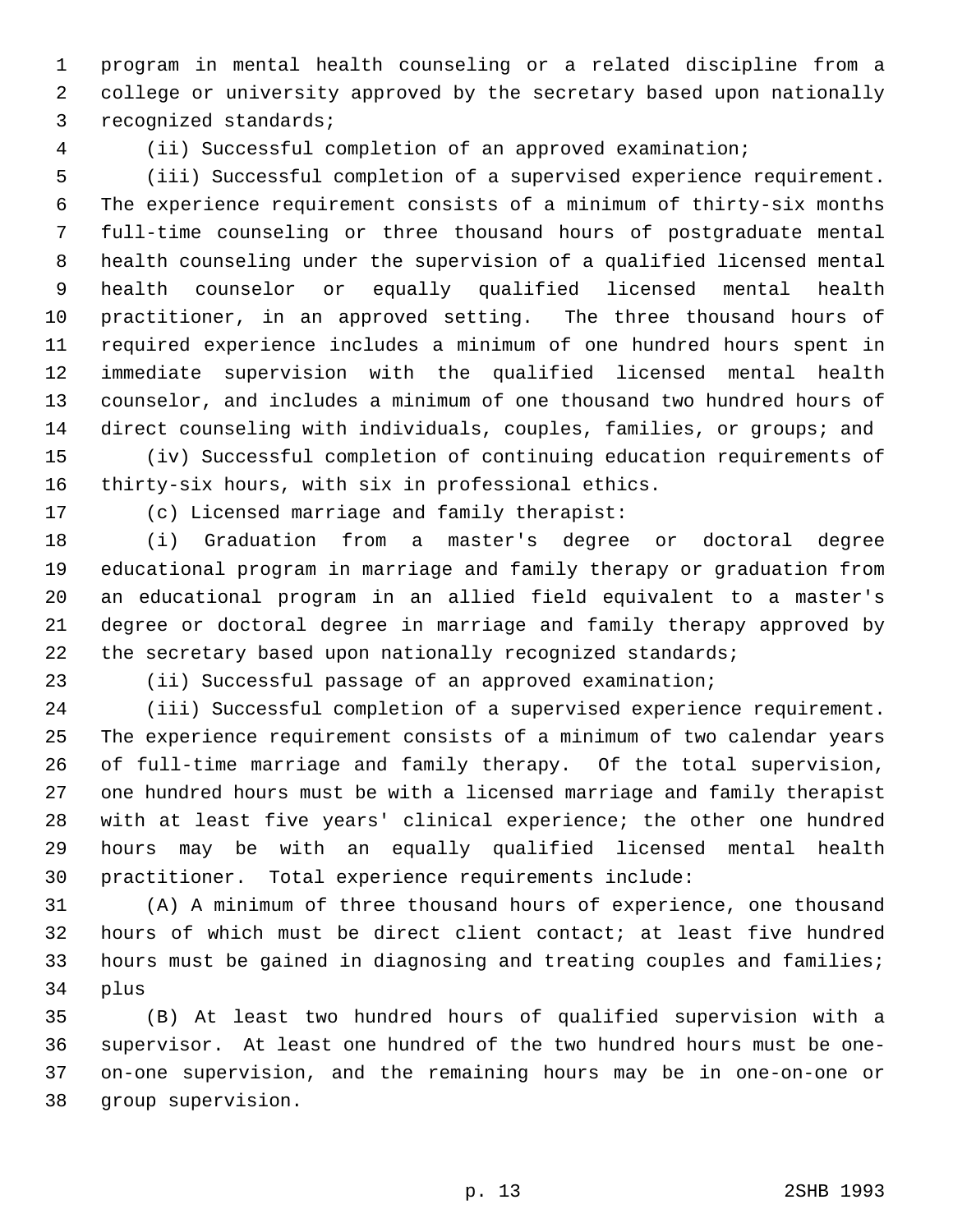Applicants who have completed a master's program accredited by the commission on accreditation for marriage and family therapy education of the American association for marriage and family therapy may be credited with five hundred hours of direct client contact and one hundred hours of formal meetings with an approved supervisor; and

 (iv) Successful completion of continuing education requirements of thirty-six hours, with six in professional ethics.

 (2) The department shall establish by rule what constitutes adequate proof of meeting the criteria.

 (3) In addition, applicants shall be subject to the grounds for denial of a license or issuance of a conditional license under chapter 18.130 RCW.

13 (4) Persons who apply for licensure by July 1, 2009, and who meet the education requirements for any of the credentials issued under this section and who have held a Washington state counselor credential 16 issued under chapter 18.19 RCW for five years since obtaining their 17 master's degree are exempt from documenting the supervision and experience requirements of this section.

 **Sec. 15.** RCW 18.225.150 and 2001 c 251 s 15 are each amended to read as follows:

 The secretary shall establish by rule the procedural requirements 22 and fees for renewal of a license or associate license. Failure to 23 renew shall invalidate the license or associate license and all 24 privileges granted by the license. If an associate license has lapsed, 25 the person shall submit an updated declaration, in accordance with 26 rules adopted by the department, that the person is working toward full 27 licensure. If a license has lapsed for a period longer than three years, the person shall demonstrate competence to the satisfaction of the secretary by taking continuing education courses, or meeting other 30 standards determined by the secretary. If an associate license has lapsed, the person shall submit an updated declaration, in accordance with rules adopted by the department, that the person is working toward 33 full licensure.

 **Sec. 16.** RCW 18.205.020 and 1998 c 243 s 2 are each amended to read as follows: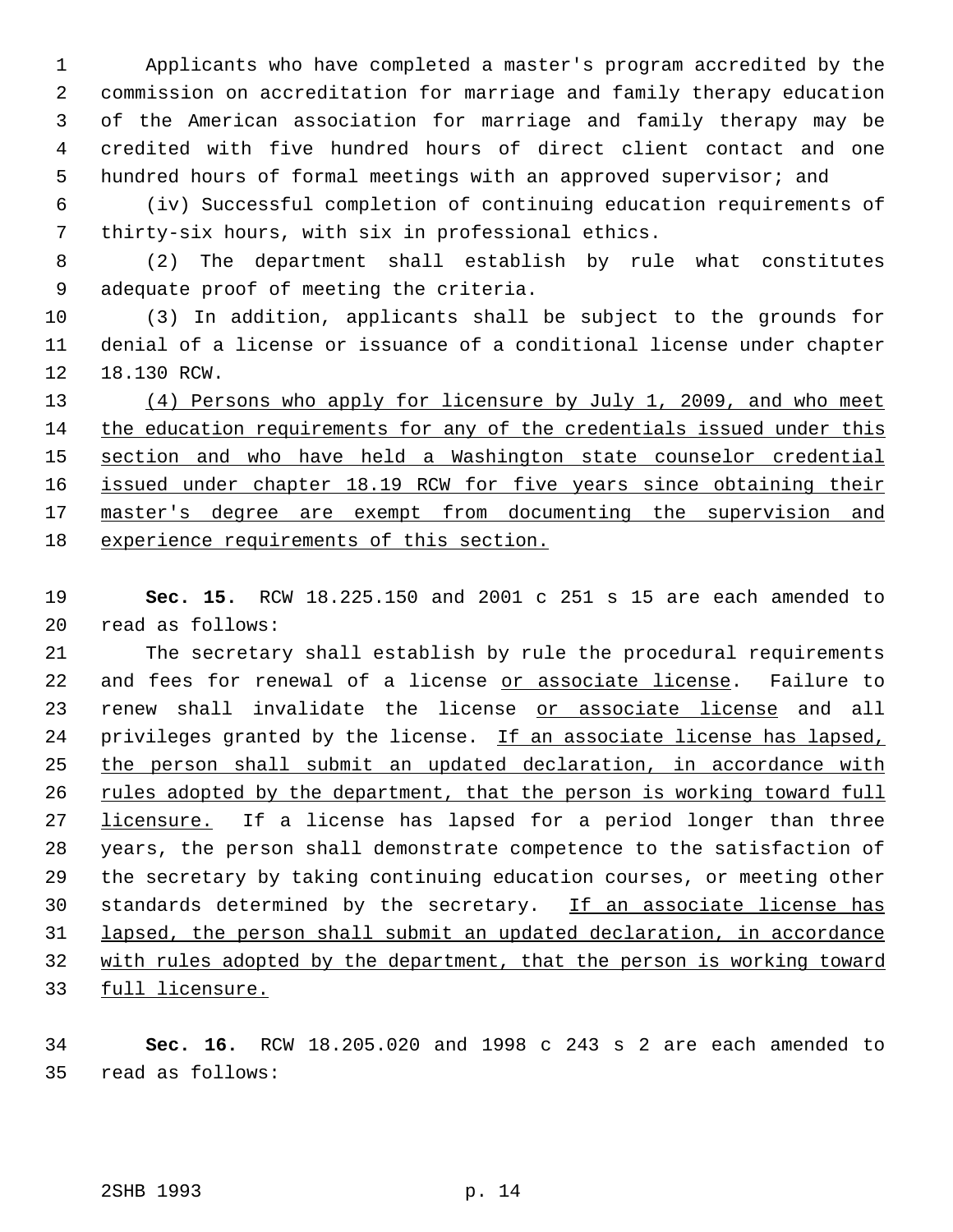1 ((Unless the context clearly requires otherwise,)) The definitions 2 in this section apply throughout this chapter unless the context clearly requires otherwise.

 (1) "Certification" means a voluntary process recognizing an individual who qualifies by examination and meets established educational prerequisites, and which protects the title of practice.

 (2) (("Certified)) "Chemical dependency professional" means an individual certified in chemical dependency counseling, under this chapter.

 (3) "Chemical dependency professional trainee" means an individual 11 working toward the education and experience requirements for 12 certification as a chemical dependency professional.

 (4) "Chemical dependency counseling" means employing the core competencies of chemical dependency counseling to assist or attempt to 15 assist ((an alcohol or drug addicted)) a chemically dependent person to develop and maintain abstinence from alcohol and other mood-altering drugs.

18  $((+4))$  (5) "Committee" means the chemical dependency certification advisory committee established under this chapter.

 $((+5))$   $(6)$  "Core competencies of chemical dependency counseling" means competency in the nationally recognized knowledge, skills, and attitudes of professional practice, including assessment and diagnosis of chemical dependency, chemical dependency treatment planning and referral, patient and family education in the disease of chemical 25 dependency, individual and group counseling with ((alcoholic and drug 26 addicted)) chemically dependent individuals, relapse prevention 27 counseling, and case management, all oriented to assist ((alcoholic and 28 drug addicted)) chemically dependent patients to achieve and maintain abstinence from mood-altering substances and develop independent support systems.

31  $((\langle 6 \rangle)(7)$  "Department" means the department of health.

32 ( $(\overline{\{7\}})$ ) (8) "Health profession" means a profession providing health services regulated under the laws of this state.

34 ( $(\langle 8 \rangle)$ ) (9) "Secretary" means the secretary of health or the secretary's designee.

 **Sec. 17.** RCW 18.205.030 and 2000 c 171 s 41 are each amended to read as follows: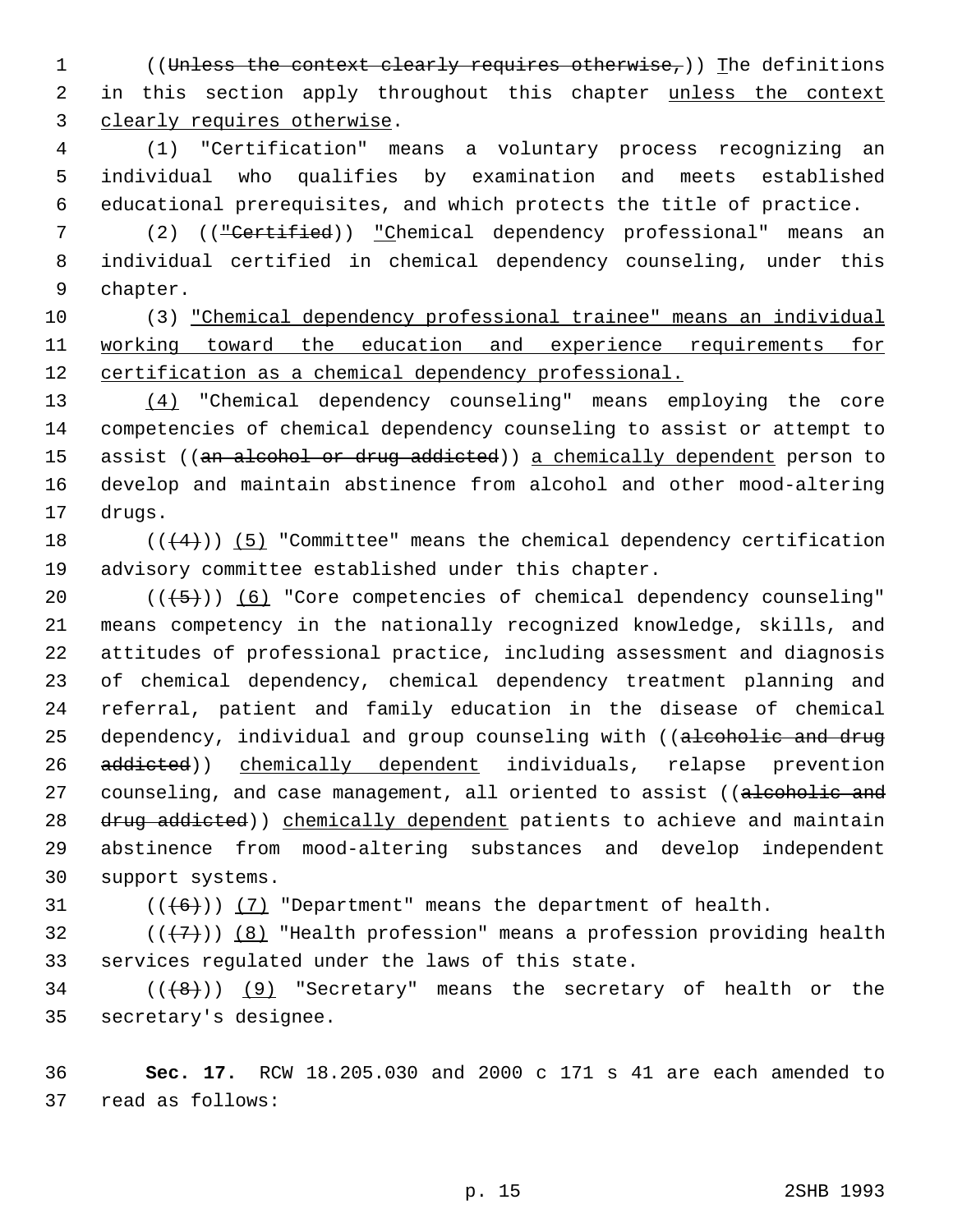1 No person may represent oneself as a ((certified)) chemical 2 dependency professional or chemical dependency professional trainee or 3 use any title or description of services of a ((certified)) chemical 4 dependency professional or chemical dependency professional trainee 5 without applying for certification or registration under this chapter, 6 meeting the required qualifications, and being certified or registered by the department of health, unless otherwise exempted by this chapter.

 **Sec. 18.** RCW 18.205.040 and 1998 c 243 s 4 are each amended to read as follows:

 Nothing in this chapter shall be construed to authorize the use of 11 the title "((certified)) chemical dependency professional" or "chemical 12 dependency professional trainee" when treating patients in settings other than programs approved under chapter 70.96A RCW.

 NEW SECTION. **Sec. 19.** A new section is added to chapter 18.205 RCW to read as follows:

 (1) The secretary shall issue a chemical dependency professional trainee credential to any applicant who demonstrates to the satisfaction of the secretary that he or she is working toward the education and experience requirements in RCW 18.205.090.

 (2) A chemical dependency professional trainee credentialed under this section shall submit to the secretary for approval a declaration, in accordance with rules adopted by the department, that he or she is enrolled in an approved education program and actively pursuing the experience requirements in RCW 18.205.090. This declaration must be updated with the trainee's annual renewal.

 (3) A trainee certified under this section may practice only under the supervision of a certified chemical dependency professional. The first one hundred hours of any face-to-face client contact must be under direct observation. All remaining experience must be under supervision in accordance with rules adopted by the department. Chemical dependency professional trainees are prohibited from supervising any clinical staff.

 (4) A chemical dependency professional trainee provides chemical dependency assessments, counseling, and case management within a state regulated agency and can provide clinical services to patients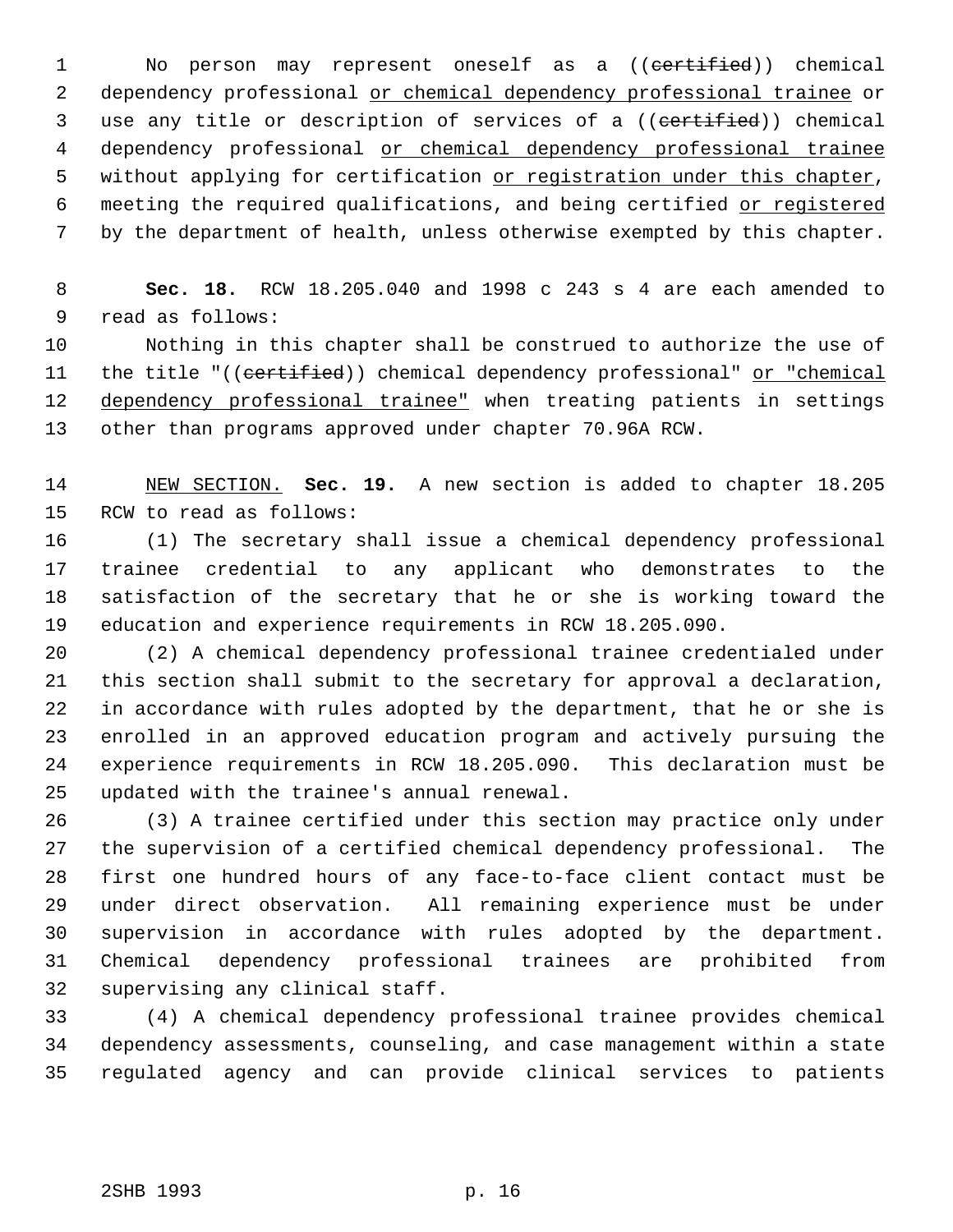consistent with his or her education, training, and experience as determined by his or her approved supervisor.

 (5) A chemical dependency professional trainee credential may only be renewed four times.

 (6) Applicants are subject to denial of a certificate or issuance of a conditional certificate for the reasons set forth in chapter 18.130 RCW.

 NEW SECTION. **Sec. 20.** To practice counseling, all registered counselors must obtain another health profession credential by January 1, 2009. The registered counselor credential shall be abolished January 1, 2009.

 NEW SECTION. **Sec. 21.** The department of licensing shall convene a work group to develop recommendations regarding the need to regulate those individuals currently registered with the department of health as counselors and whose practice does not meet the definition of "therapeutic counseling" or a specified exemption to the definition. The work group shall consist of a broad representation of registered counselors that do not practice therapeutic counseling as defined in RCW 18.19.020, such as life coaches and spiritual counselors, the clients of such counselors, and representatives of licensed mental health practitioners as defined in RCW 18.19.020, including members of the mental health counselors, marriage and family therapists, and social workers advisory committee established under RCW 18.225.060. The work group shall consider the harm to the public if the individuals are not regulated and the benefit to the public that the regulation would provide, and alternatives to state regulation. The department of licensing shall submit the recommendations of the work group to the legislature by November 15, 2007.

 NEW SECTION. **Sec. 22.** Except for sections 21 and 23 of this act, this act takes effect July 1, 2008.

 NEW SECTION. **Sec. 23.** The secretary of health may take the necessary steps to ensure that this act is implemented on its effective date.